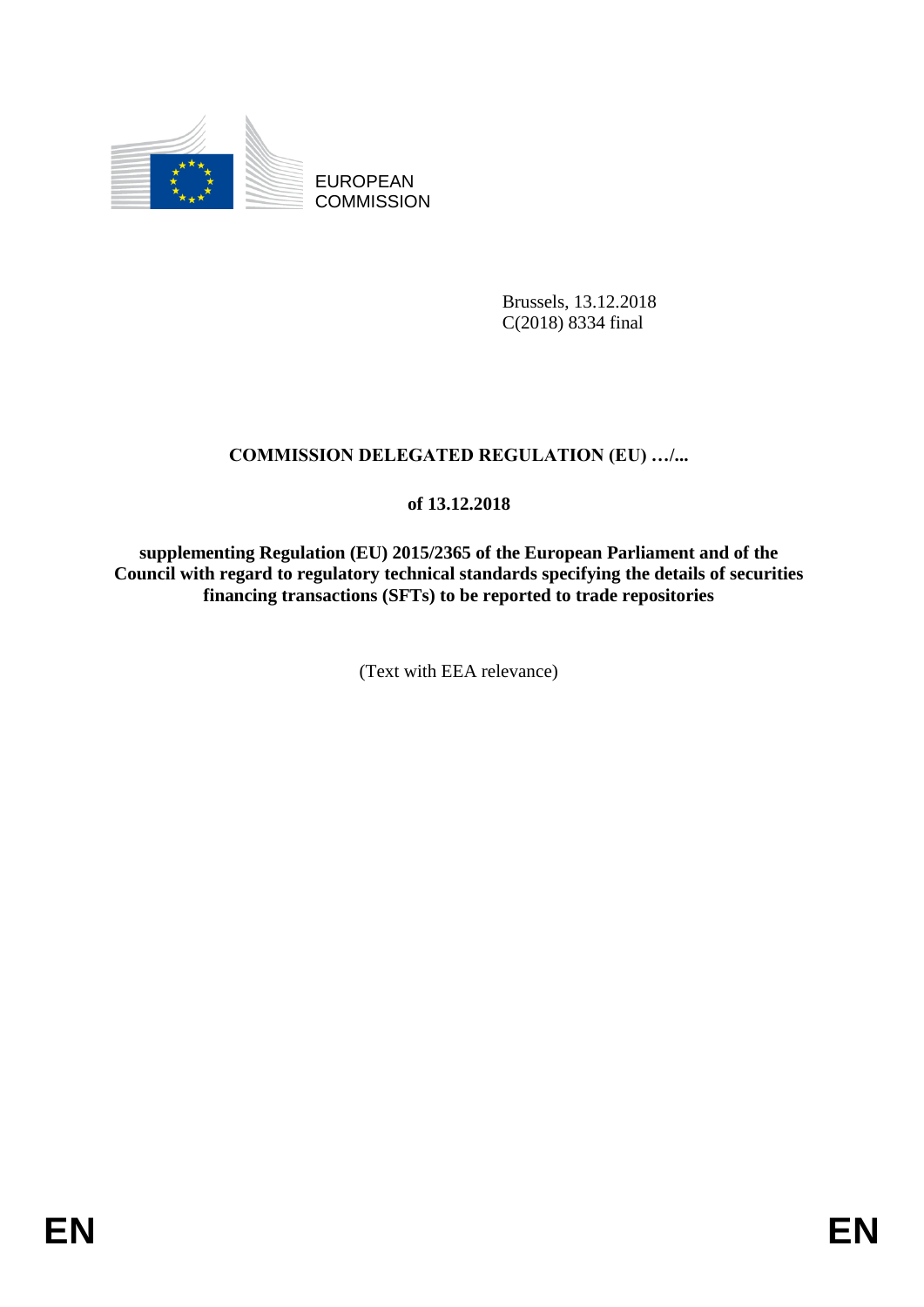## **EXPLANATORY MEMORANDUM**

## **1. CONTEXT OF THE DELEGATED ACT**

Regulation (EU) No 2365/2015 ('the Regulation')<sup>1</sup> requires that counterparties to securities financing transactions (SFTs) report the details of any SFT they have concluded, as well as any modification or termination thereof, to a trade repository. Against this background, Article 4(9) of the Regulation empowers the Commission to adopt, following submission of draft regulatory technical standards by the European Securities and Markets Authority ('ESMA'), and in accordance with Articles 10 to 14 of Regulation (EU) No  $1095/2010^2$ establishing ESMA, a delegated Regulation specifying the information to be reported to trade repositories.

In accordance with Article 10(1) of Regulation (EU) No 1095/2010, the Commission shall decide within three months of receipt of the draft standards whether to endorse the drafts submitted. The Commission may also endorse the draft standards in part only, or with amendments, where the Union's interests so require, having regard to the specific procedure laid down in this Article.

## **2. CONSULTATIONS PRIOR TO THE ADOPTION OF THE ACT**

In accordance with the third subparagraph of Article 10(1) of Regulation (EU) No 1095/2010, ESMA carried out two public consultations. A first consultation was held on the basis of an initial Discussion Paper (March / April 2016) and a second one on a Consultation Paper with draft regulatory technical standards in accordance with Article 4(9) of the Regulation. The Consultation Paper was published on 30 September 2016 and the consultation closed on 30 November 2016.

Moreover, ESMA's Securities and Markets Stakeholder Group set up in accordance with Article 37 of Regulation (EU) No 1095/2010 was consulted on the draft technical standards.

Additionally, ESMA involved the members of the European System of Central Banks (the ESCB) in the development of the draft regulatory technical standards as required under Article 4(9) of the Regulation.

Alongside the draft regulatory technical standards, ESMA submitted a report on how the outcome of these consultations has been taken into account in the development of the final draft regulatory technical standards submitted to the Commission.

Together with the draft regulatory technical standards, and in accordance with the third subparagraph of Article 10(1) of Regulation (EU) No 1095/2010, ESMA has also commissioned an external analysis of the costs and benefits related to the draft regulatory technical standard submitted to the Commission under Article 4(9) of the Regulation. This analysis is available in Annex XII to the Final Report on draft technical standards under the Regulation that can be found at:

https://www.esma.europa.eu/sites/default/files/library/esma70-708036281- 82<sup>2017</sup> sftr final report and cba.pdf.

 $\mathbf{1}$ <sup>1</sup> Regulation (EU) 2015/2365 of the European Parliament and of the Council of 25 November 2015 on transparency of securities financing transactions and of reuse and amending Regulation (EU) No 648/2012 (OJ L 337, 23.12.2015, p. 1).

<sup>&</sup>lt;sup>2</sup> Regulation (EU) No 1095/2010 of the European Parliament and of the Council of 24 November 2010 establishing a European Supervisory Authority (European Securities and Markets Authority), amending Decision No 716/2009/EC and repealing Commission Decision 2009/77/EC (OJ L 331, 15.12.2010, p. 84).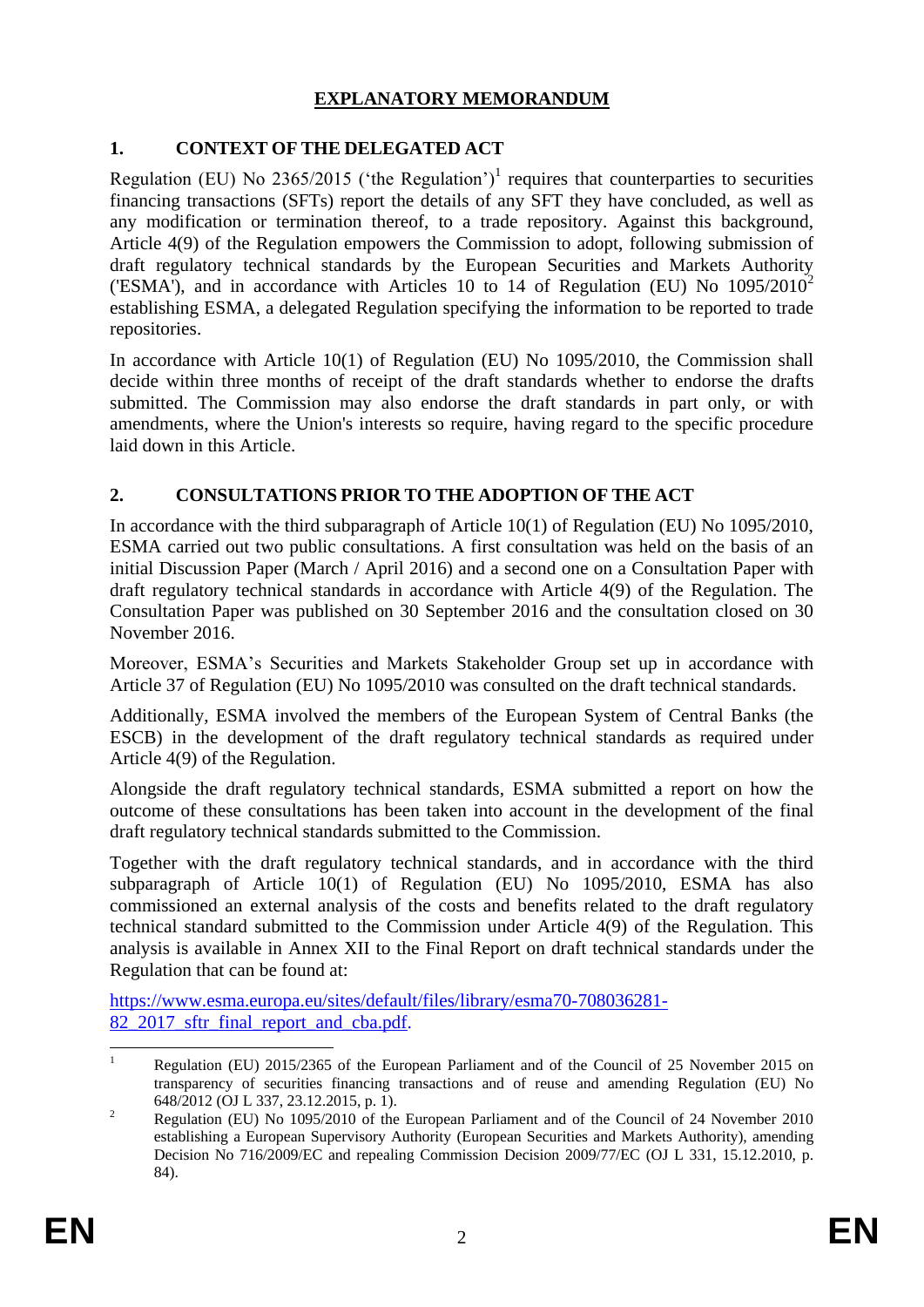## **3. LEGAL ELEMENTS OF THE DELEGATED ACT**

Article 4(9) of the Regulation provides that ESMA shall develop draft regulatory technical standards further specifying the details of the reports from counterparties to SFTs to a trade repository. The power to adopt a delegated regulation is provided in the last subparagraph of the same Article of the Regulation.

## **3.1. Article 1**

The delegated regulation specifies the details of SFTs to be reported by means of tables of fields that are described in the Annex of the delegated regulation. It also specifies the accurate reporting of newly concluded SFTs and of subsequent reports relating to the same SFT.

## **3.2. Article 2**

With respect to an SFT that is cleared by a central counterparty, the delegated regulation lays down specific provisions for the reporting of its details. These provisions address the specific situations of an SFT that has already been reported to a trade repository prior to its clearing and of an SFT that is concluded on a trading venue and cleared on the same calendar day. The delegated regulation also specifies the details to be reported in relation to the margin posted or received for a cleared SFT.

## **3.3. Article 3**

Concerning the collateral of an SFT, the delegated regulation includes provisions to address a number of specific situations. More concretely, the provisions address cases where counterparties to a securities lending transaction agree not to collateralise, where collateral is explicitly linked to a loan, where a counterparty collateralises one or more SFTs with a collateral basket and where a counterparty collateralises its SFTs on a net exposure basis.

## **3.4. Article 4**

In terms of the reuse of collateral by a counterparty to the SFT, the delegated regulation sets out obligatory reporting details for collateral received as a security as well as collateral received as cash.

## **3.5. Article 5**

The delegated regulation shall enter into force on the twentieth day following that of its publication in the Official Journal of the European Union.

## **3.6. Annex**

In its Annex, the delegated regulation specifies in four tables the details of the SFTs to be reported relating to (i) counterparty data, (ii) loan and collateral data, (iii) margin data and (iv) re-use, cash reinvestment and funding sources data.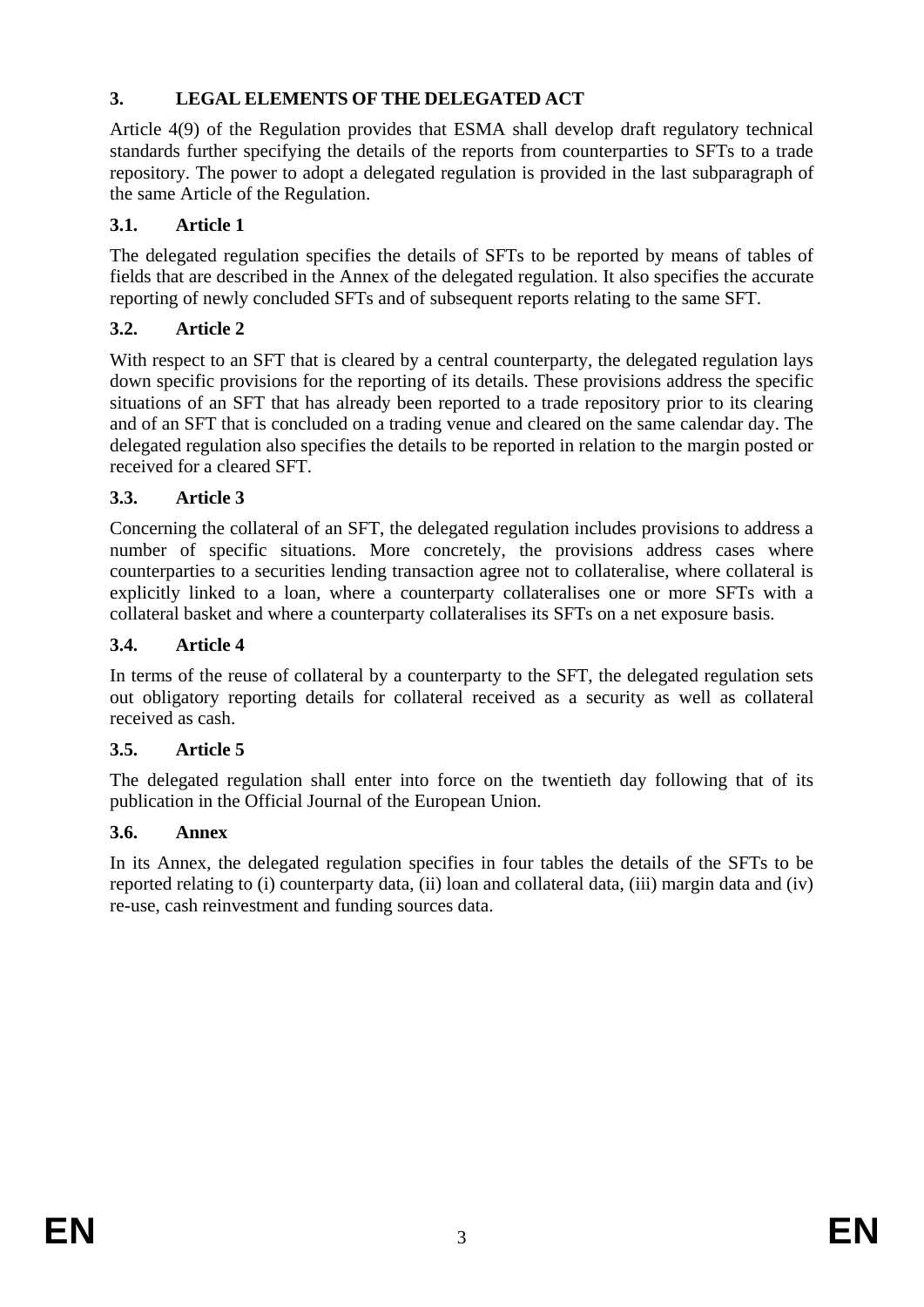#### **COMMISSION DELEGATED REGULATION (EU) …/...**

#### **of 13.12.2018**

#### **supplementing Regulation (EU) 2015/2365 of the European Parliament and of the Council with regard to regulatory technical standards specifying the details of securities financing transactions (SFTs) to be reported to trade repositories**

(Text with EEA relevance)

#### THE EUROPEAN COMMISSION,

Having regard to the Treaty on the Functioning of the European Union,

Having regard to Regulation (EU) 2015/2365 of the European Parliament and of the Council of 25 November 2015 on transparency of securities financing transactions and of reuse and amending Regulation (EU) No  $\overline{648/2012}^1$ , and in particular Article 4(9) thereof,

Whereas:

- (1) To increase efficiency and leverage similarities between the reporting of derivatives and the reporting of securities financing transactions ('SFTs'), the obligation to report the details of SFTs to trade repositories pursuant to Article 4 of Regulation (EU) 2015/2365 should be aligned with the obligation to report derivative transactions to trade repositories pursuant to Article 9 of Regulation (EU) No 648/2012 of the European Parliament and of the Council<sup>2</sup>. The reporting requirements that specify the details of SFTs should therefore be similar to the reporting requirements that specify the details of derivative contracts.
- (2) To ensure the efficiency and usefulness of reported information on SFTs, the specific details of the SFTs to be reported should be adapted to the different types of SFTs identified in Regulation (EU) 2015/2365. With regards to reporting margin lending transactions, the purpose of Regulation (EU) 2015/2365 is to capture transactions that serve the same purpose as repurchase transactions, buy-sell back transactions or securities lending transactions and therefore pose similar risks to financial stability by allowing the build-up of leverage, pro-cyclicality and interconnectedness in financial markets or by contributing to liquidity and maturity transformation. While margin lending therefore includes transactions subject to margin agreements between financial institutions and their clients where financial institutions provide prime brokerage services to their clients, it does not include other loans such as loans for corporate restructuring purposes which, despite the possibility of involving securities, do not contribute to the systemic risks addressed by Regulation (EU) 2015/2365.
- (3) It is important that the details of any SFT cleared by a central counterparty are correctly reported and can be easily identified, irrespective of whether that SFT was cleared on the same date or on a later date than the date on which that SFT was concluded.

 $\mathbf{1}$  $\frac{1}{2}$  OJ L 337, 23.12.2015, p. 1.

<sup>2</sup> Regulation (EU) No 648/2012 of the European Parliament and of the Council of 4 July 2012 on OTC derivatives, central counterparties and trade repositories (OJ L 201, 27.7.2012, p. 1).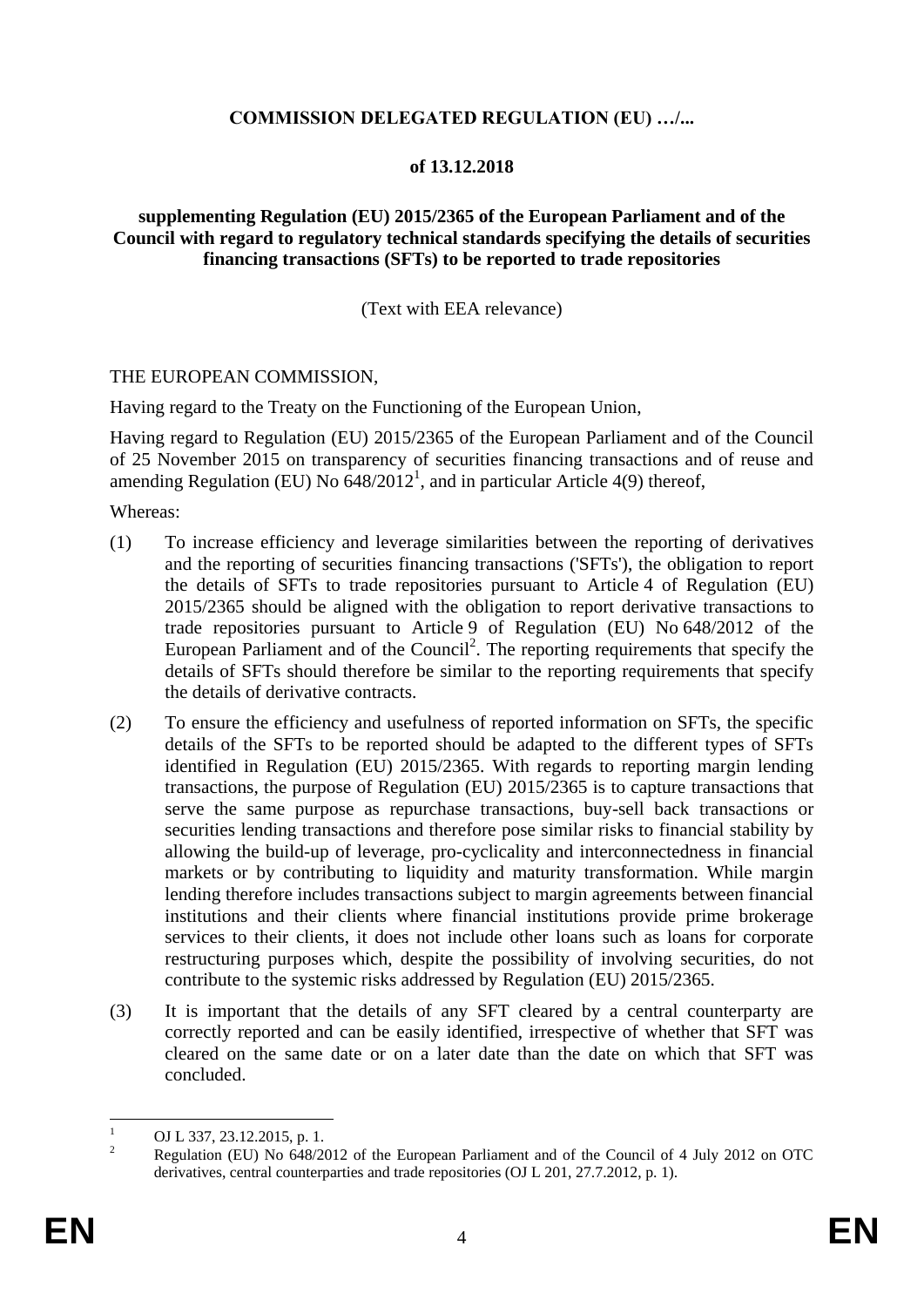- (4) To ensure comprehensive reporting where specific details of the collateral are not known on the day of the trade, counterparties should update information on the collateral as soon as that information becomes available to the counterparties, and no later than the working day following the value date of that SFT.
- (5) To provide more useful information to the authorities that access the details of SFTs in trade repositories, counterparties should report to the trade repositories the International Securities Identification Number ('ISIN') of any collateral basket they use to provide collateral to an SFT, if that basket has an ISIN.
- (6) Where counterparties provide collateral on a net exposure basis, resulting from the offsetting of a number of SFTs between two counterparties, a specific allocation of collateral to an individual SFT is often not possible, and hence the collateral allocation may not be known. In those situations, counterparties should be able to report collateral independently of the underlying loan.
- (7) This Regulation is based on the draft regulatory technical standards submitted by the European Securities and Markets Authority ('ESMA') to the Commission pursuant to the procedure in Article 10 of Regulation (EU) No 1095/2010 of the European Parliament and of the Council<sup>3</sup>.
- (8) ESMA has conducted open public consultations on these draft regulatory technical standards, analysed the potential related costs and benefits and requested the opinion of the ESMA Securities and Markets Stakeholder Group established in accordance with Article 37 of Regulation (EU) No 1095/2010,

HAS ADOPTED THIS REGULATION:

#### *Article 1*

## *Details of SFTs to be reported*

- 1. A report made pursuant to Article 4(1) of Regulation (EU) 2015/2365 shall include the complete and accurate details set out in Tables 1, 2, 3 and 4 of the Annex that pertain to the SFT concerned.
- 2. When reporting the conclusion of an SFT, a counterparty shall specify in its report the action type "New" in Field 98 in Table 2 of the Annex to this Regulation. Any subsequent reports of the details of that SFT shall specify in Field 98 in Table 2 of the Annex to this Regulation the relevant action type that relates to that SFT.

## *Article 2*

## *SFTs cleared by central counterparties*

1. An SFT whose details have already been reported pursuant to Article 4(1) of Regulation (EU) 2015/2365 and which is subsequently cleared by a central counterparty, shall be reported, once cleared, as terminated by specifying in Field 98 of Table 2 of the Annex the action type "Termination/Early Termination", and the new SFTs resulting from the clearing shall be reported.

 $\overline{\mathbf{a}}$ <sup>3</sup> Regulation (EU) No 1095/2010 of the European Parliament and of the Council of 24 November 2010 establishing a European Supervisory Authority (European Securities and Markets Authority), amending Decision No 716/2009/EC and repealing Commission Decision 2009/77/EC (OJ L 331, 15.12.2010, p. 84).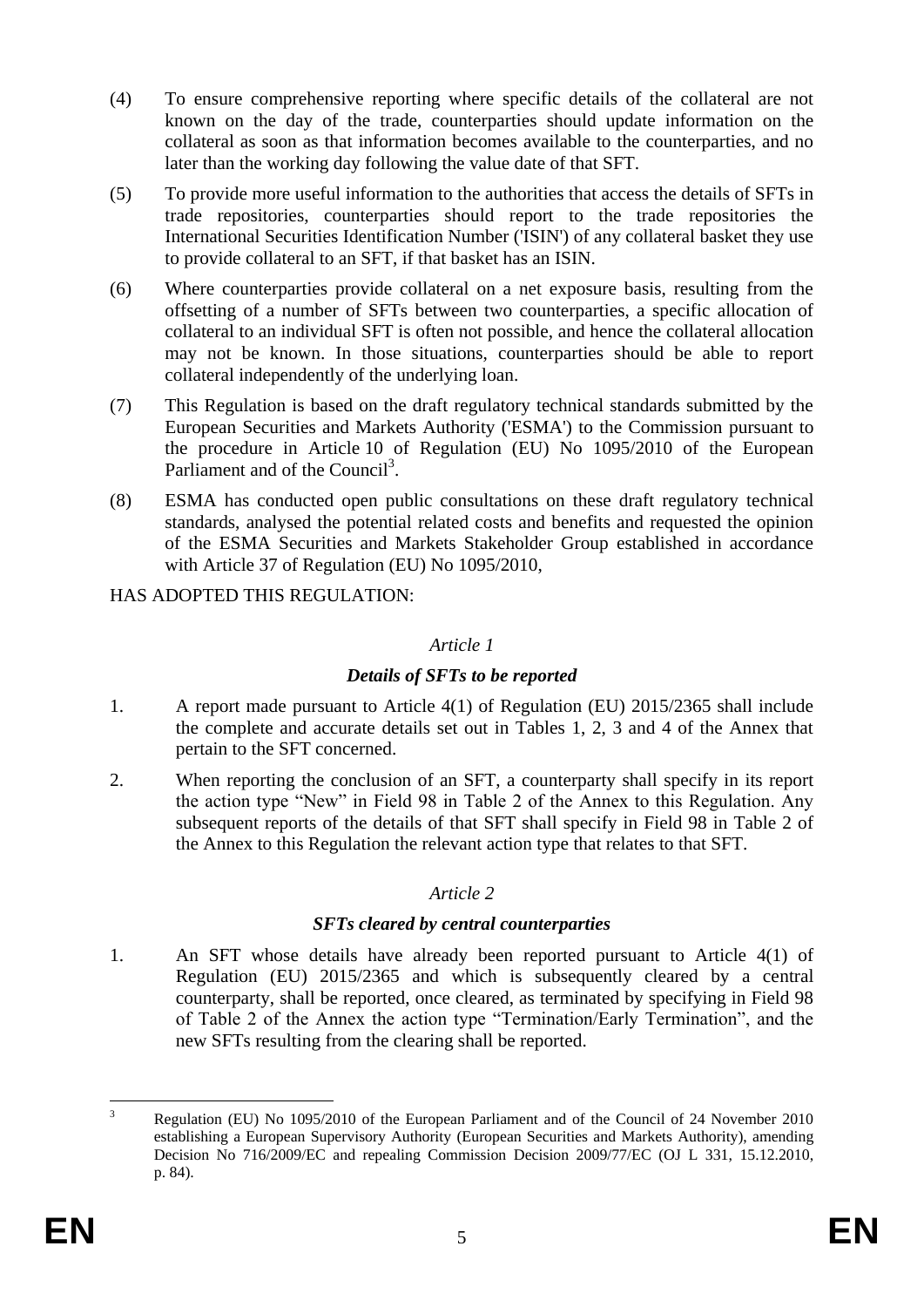- 2. An SFT that is concluded on a trading venue and that is cleared by a central counterparty on the same day shall only be reported after that SFT has been cleared.
- 3. A counterparty shall, for the margin posted or received for a cleared SFT, report the details set out in Table 3 of the Annex to this Regulation and specify the relevant action type laid down in Field 20 of that Table of the Annex.

### *Article 3*

#### *Collateral reporting*

- 1. Counterparties to a securities or commodities lending or a securities or commodities borrowing transaction that agree that no collateral shall be provided, shall specify this in Field 72 of Table 2 of the Annex.
- 2. Where the collateral of an SFT is linked to an individual loan and the details of the collateral are known by the counterparty by the reporting deadline, the counterparty shall specify the complete and accurate details of all of the individual collateral components of that SFT in Fields 75 to 94 of Table 2 of the Annex when reporting this SFT for the first time with the action type 'New' in Field 98 of Table 2 of the Annex.
- 3. Where the collateral of an SFT is linked to an individual loan, but the details of the collateral are not known by the counterparty by the reporting deadline, the counterparty shall specify, with the action type "Collateral update" in Field 98 of Table 2 of the Annex, the complete and accurate details of all of the individual collateral components of that SFT in Fields 75 to 94 of Table 2 of the Annex as soon as they are known and no later than the working day following the value date specified in Field 13 of Table 2 of the Annex.
- 4. A counterparty collateralising one or more SFTs with a collateral basket that is identified by an International Securities Identification Number ('ISIN'), shall specify the ISIN in Field 96 of Table 2 of the Annex when reporting it with the action type 'New' in Field 98 of Table 2 of the Annex.
- 5. A counterparty collateralising one or more SFTs with a collateral basket that is not identified by an ISIN, shall specify the code 'NTAV' in Field 96 of Table 2 of the Annex when reporting the SFT with the action type 'New' in Field 98 of Table 2 of the Annex.
- 6. For the purpose of paragraphs 4 and 5, the counterparty shall also specify, with the action type "Collateral update" in Field 98 of Table 2 of the Annex, the complete and accurate details of all the individual collateral components of that SFT in Fields 75 to 94 of Table 2 of the Annex as soon as those details are known and no later than the working day following the value date specified in Field 13 of Table 2 of the Annex.
- 7. A counterparty collateralising several SFTs on a net exposure basis shall specify the value 'true' in Field 73 of Table 2 of the Annex. That counterparty shall specify, with the action type "Collateral update" in Field 98 of Table 2 of the Annex, the complete and accurate details of all of the individual collateral components of these SFTs in Fields 75 to 94 of Table 2 of the Annex as soon as those details are known and no later than the working day following the value date specified in Field 13 of Table 2 of the Annex.